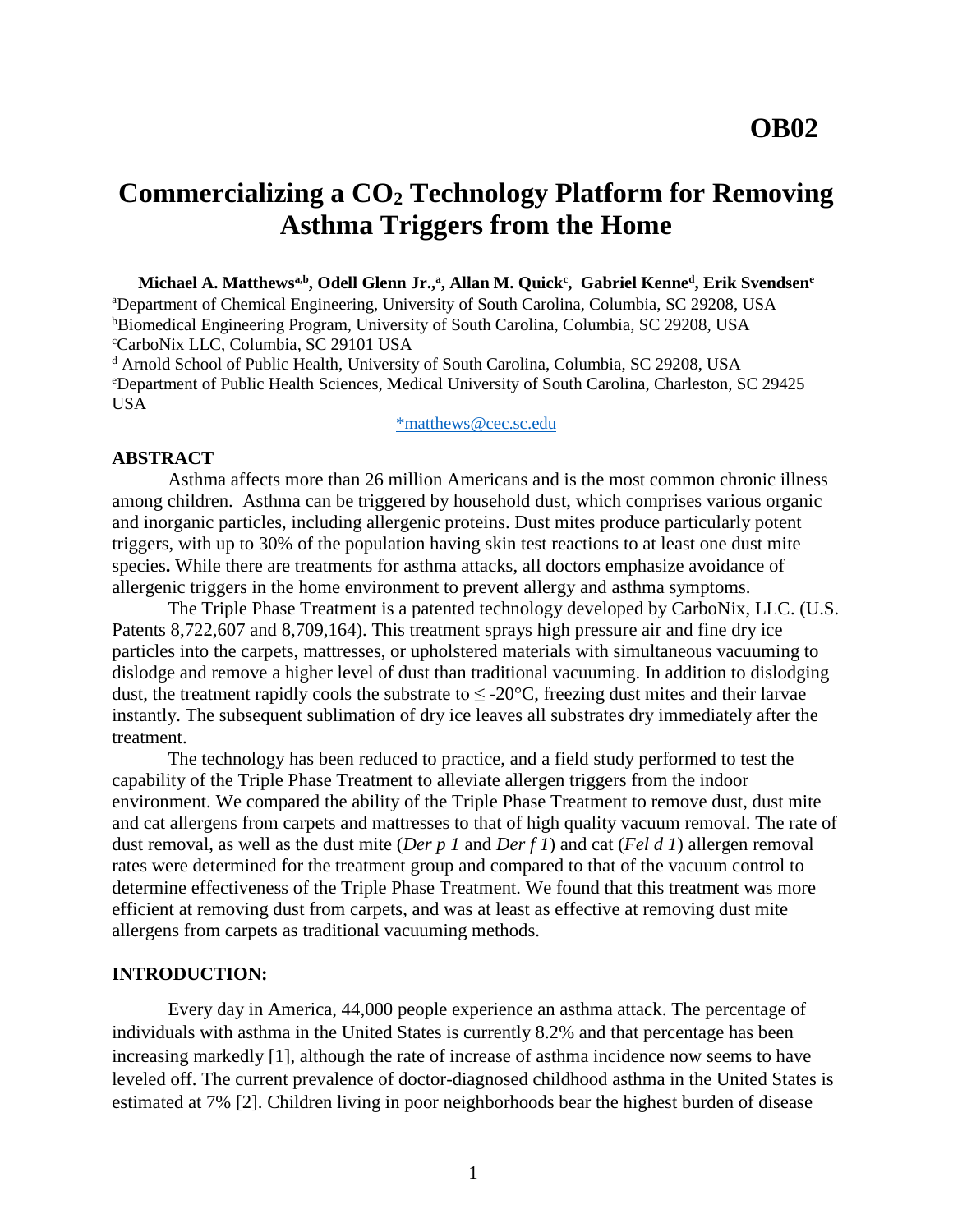and are four times more likely to be hospitalized for asthma as children who live in wealthy neighborhoods. Asthma is also a health disparity problem, being more prevalent amongst African Americans than amongst Caucasians. African Americans are three times more likely to die from asthma [\[3\]](#page-5-2) and African American women have the highest asthma mortality rate of all groups, more than 2.5 times higher than Caucasian women [\[3\]](#page-5-2).

Asthma can be trigged by a number of factors. Of specific interest is the inhalation of bioaerosols, *i.e.*, biological triggers including allergenic proteins found in airborne household dust. Bioaerosols first accumulate, and then are released from indoor reservoirs such as carpets and bedding. Common indoor allergen generators include dust mites, cockroaches, pets, and pests such as rodents. The National Survey of Lead and Allergens in Housing reveals that 84% of US homes have detectable levels of mite allergens; about half have levels sufficient to trigger allergic reactions, and a quarter of US homes have high enough allergen levels to trigger asthma attacks [\[4\]](#page-6-0). The highest levels of mite allergens are found in bedding and carpets [\[5\]](#page-6-1). Over 50% of homes have detectable levels of at least six indoor allergens, and nearly 46% had three allergens at levels capable of triggering asthma.

Clinical allergists uniformly recommend avoidance of triggers to mitigate asthma attacks. CarboNix has commercialized a home treatment service that removes a broad spectrum of respirable hazards that trigger asthma and nasal allergies. The process employs carbon dioxide as a platform. The process has unique commercial advantages in four primary aspects: (1) the process actually kills dust mites and interrupts their life cycle, (2) the process is completely dry; (3) all the major allergen repositories are treatable (carpeting, mattresses, and upholstered furniture); and (4) CarboNix uses no environmentally-harmful chemicals.

**Table 1** gives a comparison of various allergen avoidance practices. The first intervention for carpets is high frequency, high intensity vacuuming, preferably with a vacuum cleaner. Vacuuming provides dry removal of surface dust and would be expected to remove a broad spectrum of indoor allergens, but it has no effect on the dust mite life cycle. Dust mites live underneath carpet and carpet backing, and inside bedding and furniture, and will continue after vacuuming to reproduce and produce allergens [\[6\]](#page-6-2). Steam (actually hot water) cleaning should also remove a broad spectrum of allergens, but hot water cleaning does not kill dust mites [\[6\]](#page-6-2). Worse, wet treatments soak the carpet and backing, creating a humid environment that is ideal for dust mites to thrive. Customers also must wait several hours for carpeting to dry.

For mattresses, bedding, and upholstered furniture, high intensity vacuuming has the same benefits and limits as vacuuming carpets (**Table 1**). The most common avoidance measure is to place dust-impermeable covers around the mattress and pillows. While this may reduce exposure, this prophylactic measure does not reduce the underlying allergen burden. Furthermore, upholstered furniture and other repositories are of course not affected. CarboNix technology provides all the advantages shown. The Triple Phase Treatment changes the trigger avoidance paradigm because it gives patients (and the doctors who advise them) the ability to remove multiple allergens, from all of the major repositories in the home (carpets, bedding, and upholstered furniture), with a single treatment. Uniquely, the CarboNix service kills dust mites and prevent re-infestation, which no other intervention can do.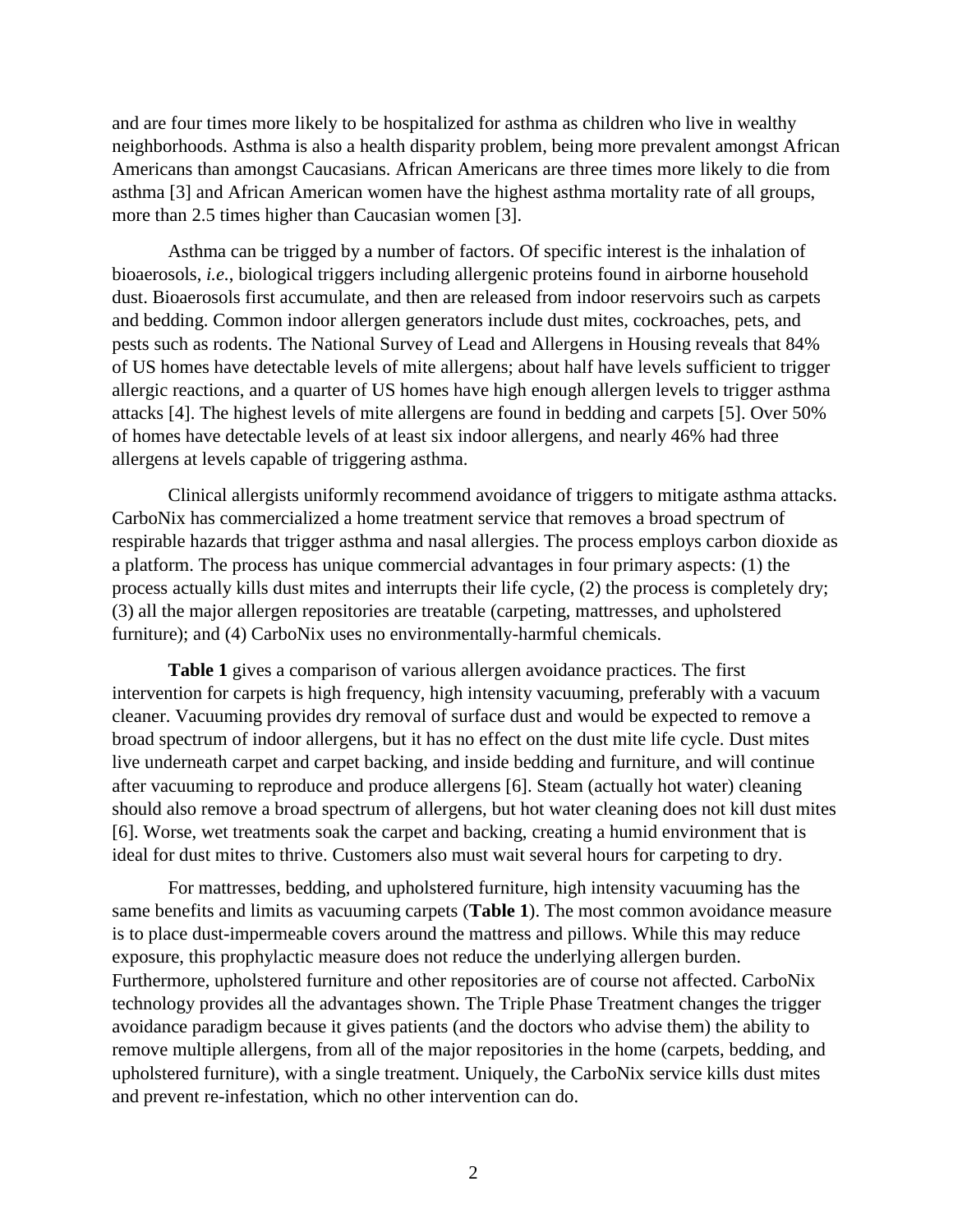| <b>Treatment or</b><br><b>Intervention</b> | Kills active mites                                | <b>Prevents mite</b><br>repopulation | <b>Removes</b><br>allergenic<br>dust | Dry process |
|--------------------------------------------|---------------------------------------------------|--------------------------------------|--------------------------------------|-------------|
|                                            | I. Carpeting                                      |                                      |                                      |             |
| High intensity<br>vacuuming                | NO.                                               | <b>NO</b>                            | <b>YES</b>                           | <b>YES</b>  |
| Steam carpet<br>cleaning                   | <b>NO</b>                                         | <b>NO</b>                            | <b>YES</b>                           | <b>NO</b>   |
| <b>CarboNix</b>                            | <b>YES</b>                                        | <b>YES</b>                           | <b>YES</b>                           | <b>YES</b>  |
|                                            | II. Mattresses, Bedding and Upholstered Furniture |                                      |                                      |             |
| High intensity<br>vacuuming                | <b>NO</b>                                         | <b>NO</b>                            | <b>YES</b>                           | <b>YES</b>  |
| Impermeable<br>Covers                      | <b>NO</b>                                         | <b>NO</b>                            | <b>NO</b>                            | <b>YES</b>  |
| <b>CarboNix</b>                            | <b>YES</b>                                        | <b>YES</b>                           | <b>YES</b>                           | <b>YES</b>  |

**Table 1: Allergen Abatement: Competitive Advantages of the Triple Phase Treatment**

## **TECHNOLOGY COMMERCIALIZATION**

The CarboNix treatment is based on U.S. Patents 8,722,607 and 8,709,164. The treatment is delivered from a service vehicle directly to the home, apartment, or office building. The demonstration service truck shown in **Figure 1** was constructed with the support of a Small Business Innovation Research from the National Institute of Environmental Health Science, of the U.S. National Institutes of Health. All equipment and consumables are mounted on the truck, as is equipment to generate compressed air and electric power.



**Figure 1. CarboNix Service Vehicle**

The heart of the process is a modified Coanda nozzle (**Figure 2**) that produces a cold stream dry ice powder,  $CO<sub>2</sub>$  gas, and air. Compressed air enters the nozzle and is directed through the annular region around the exterior surface of the nozzle [\[7\]](#page-6-3). The high velocity jet stream adheres to the curved exterior surface and also entrains additional air from the surroundings, producing a high volume, high velocity flow downstream of the nozzle. The modified nozzle allows a supply of liquid  $CO<sub>2</sub>$  to be delivered through a capillary tube coaxially inside the air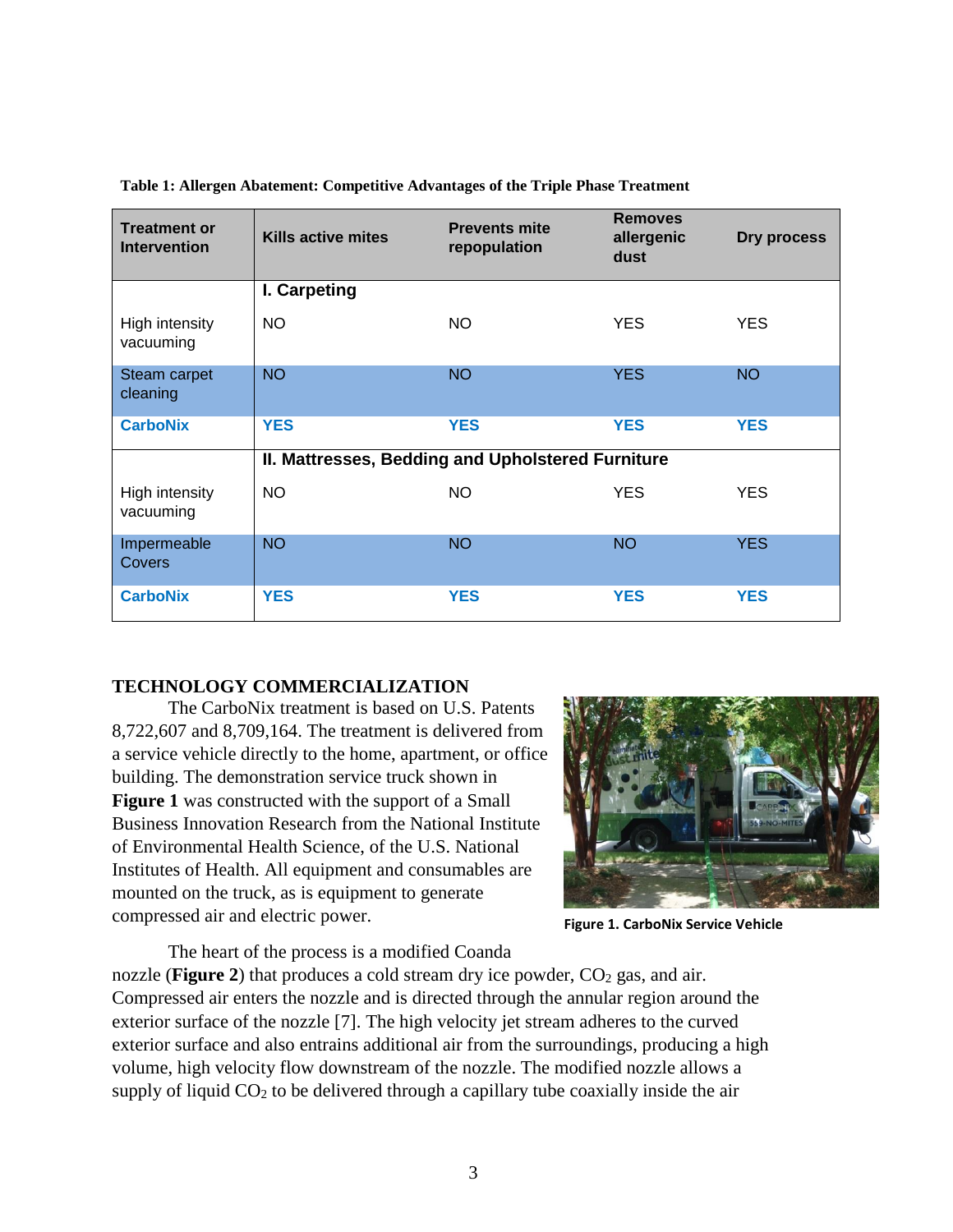supply tube [\[8\]](#page-6-4). The capillary tube extends through, and just beyond, the tip of the nozzle. Liquid  $CO_2$  expands rapidly at the tip to 1.01 MPa, producing a two-phase flow of dry ice particles mixed with gaseous CO2. The high velocity air accelerates the twophase CO<sup>2</sup> stream, producing a cold jet of gas and particles.



**Figure 2. Modified Coanda nozzle**

CarboNix developed proprietary treatment devices that use an array of nozzles to spray a uniform layer of dry ice power on the treated substrate. The cold instantly freezes dust mites, which are almost  $75\%$  water. The heavy turbulence from the  $CO<sub>2</sub>$  and air jet agitates the substrate and mobilizes the dust. The entire array of nozzles is surrounded by a vacuum cleaner enclosure, so the allergenic dust and gaseous  $CO<sub>2</sub>$  are evacuated from the indoor environment.

**Figure 3** shows a schematic of the Triple Phase Treatment process. The service vehicle has a built-in air compressor and electric generator. On board the service body is a storage tank for liquid  $CO_2$ ; Also on board is a  $CO_2$  pump, and the fluid temperature, pressure, and control unit. Finally, there is a central vacuum unit on the van.  $CO<sub>2</sub>$ , air, and vacuum are extended, via individual hoses, up to 300 feet into the home or space to be treated. CarboNix developed two detachable treatment units, one for upholstered furniture and mattresses, and one for carpets.



**Figure 3. Schematic of the Triple Phase Process**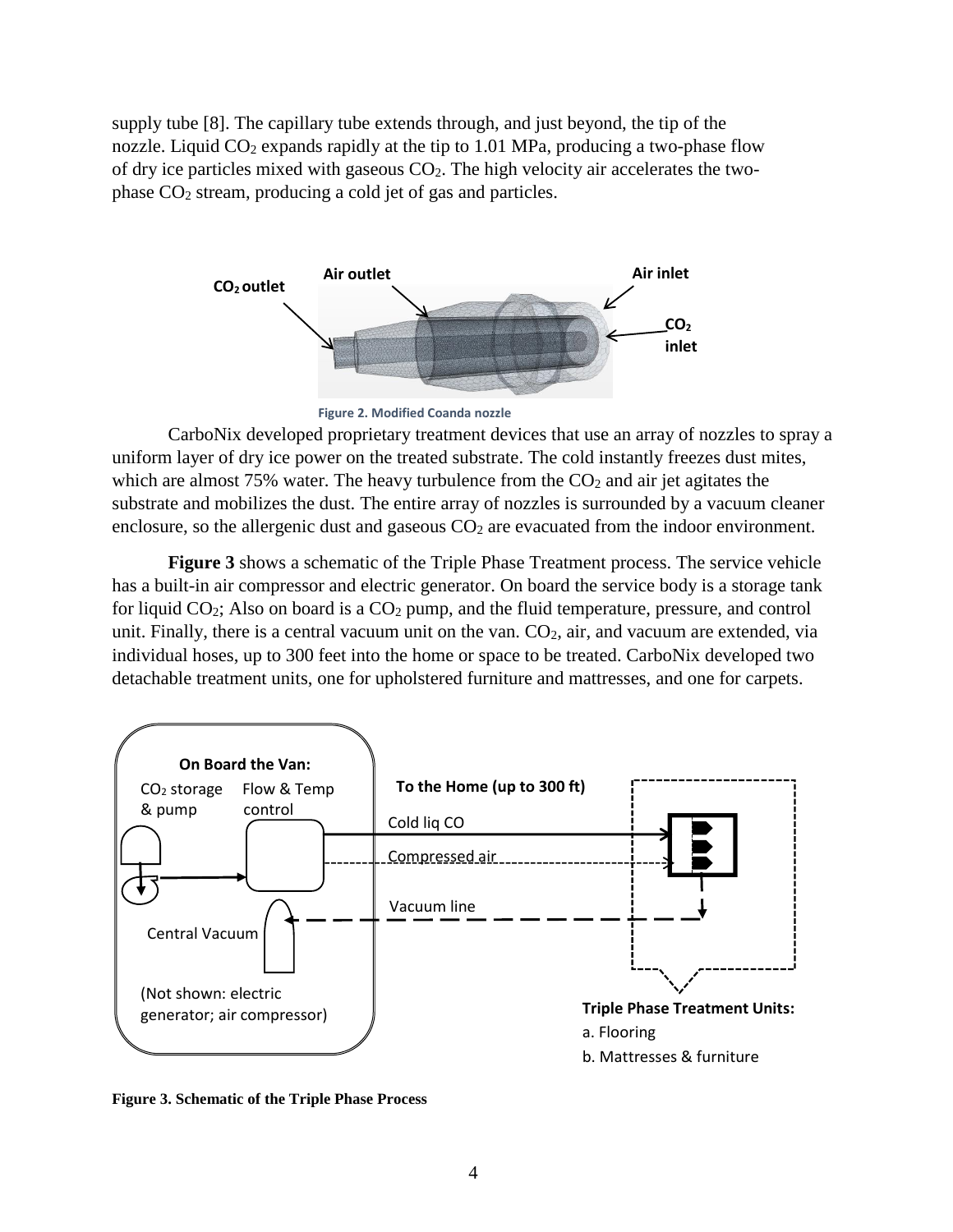A final, patented variation on this process involves injecting  $CO<sub>2</sub>$ -soluble agents into the liquid  $CO<sub>2</sub>$  stream. We have demonstrated injection of agents such as stain removers (for cleaning) and essential oils (which act as a natural acaricide). The soluble agents mix with liquid  $CO<sub>2</sub>$ , are deposited with the dry ice powder, and then remain after  $CO<sub>2</sub>$  sublimes. We term this "sublimation deposition."

## **RESULTS**

.

First we investigated stain removal on carpet that had been heavily soiled and stained by pets. While stain removal is not the public health concern, the acceptance of our abatement service is aided by customer perception of overall "cleaning". **Figure 4** shows visual before-andafter evidence of effective cleaning performance.



#### **Fig. 4. Soiled carpet before (Left) and after (right) Clean Sweep® treatment**

A small field study was performed to test the real-world capability of the novel Triple Phase Treatment to alleviate allergen triggers from the indoor environment. We compared the ability of the Triple Phase Treatment to remove dust, dust mite and cat allergens from carpets and mattresses to that of high quality vacuum removal. The rate of dust removal, as well as the dust mite (*Der p* 1 and *Der f* 1) and cat (*Fel d* 1) allergen removal rates were determined for the treatment group and compared to that of the vacuum control to determine effectiveness of the Triple Phase Treatment.

To quantify overall dust and allergen removal, we used a hand-held vacuum to compare the amount of dust remaining on the carpet after either Triple Phase or vacuum-only treatment. A significant difference was found between Clean Sweep and ordinary vacuuming, in that there was less dust remaining on the substrate after Clean Sweep ( $p = 0.0230$ ), implying that the process left a lower allergen load on the carpet. Allergens tend to concentrate on fine dust (diameter  $<$  350  $\mu$ m). This confirms that a primary mechanism of allergen abatement for Clean Sweep is the efficient removal of fine dust, on which allergens are adsorbed.

Variability in environmental conditions from house cleanliness and indoor climate to outdoor temperature and weather all had potential to affect the efficiency of the mobile Triple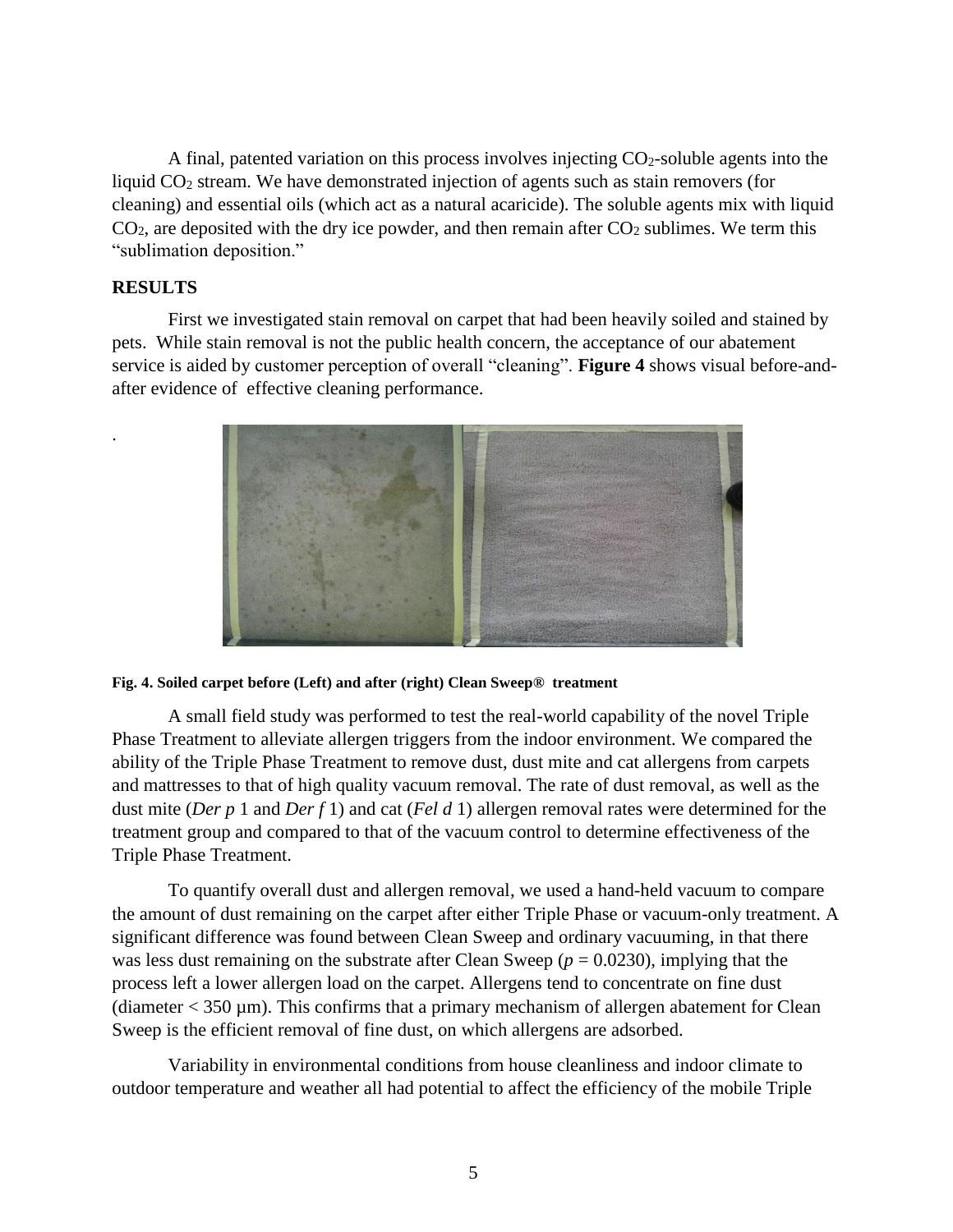Phase Treatment unit during individual home treatments. Despite these potential influences, the Triple Phase Treatment technology cleaned carpets at least as well as ordinary professionalquality vacuuming. Our data suggest that the Triple Phase Treatment may extract more dust from mattresses, and allergen from both carpeting and mattresses, than ordinary vacuuming alone. Further research and increased sample sizes are needed to verify this finding. Furthermore, our data suggests that the Triple Phase Treatment may reduce soiling and allergen contamination of carpets and mattress, especially for dust mite allergens. Further research is needed to verify these findings. The Triple Phase Treatment may also be more efficient at long-term remediation of dust mite allergens from carpets, as shown by a much smaller amounts of dust mite allergen at follow-up sampling compared to traditionally vacuumed control samples. The extreme cold temperatures that kill dust mites and their larvae may be attributable to this phenomenon, as it hinders the rate of re-infestation by any surviving mites that remain after traditional vacuum cleaning. Further research into specific follow-up sampling frequency and duration is necessary to verify if this effect is true.

# **CONCLUSION**

Based on our data, the novel Triple Phase Treatment is at least as efficient as industrial vacuuming practices at removing dust from carpets and mattresses. Further work is necessary to conclusively determine if this method is more efficient at removing indoor allergens from carpets and mattresses, and whether the effects of this removal are longer-lived than traditional vacuuming. Further field studies with increased sample sizes are necessary to confirm the results of this study.

## **ACKNOWLEDGMENTS:**

Research reported in this publication was supported by the National Institute of Environmental Health Sciences of the National Institutes of Health under Award Number R44ES019790. The content is solely the responsibility of the authors and does not necessarily represent the official views of the National Institutes of Health."

# **REFERENCES**

- <span id="page-5-0"></span>1. Akinbami, O.J., J.E. Moorman, and X. Liu, *Asthma prevalence, health care use, and mortality: United States, 2005-2009*. 2011: US Department of Health and Human Services, Centers for Disease Control and Prevention, National Center for Health Statistics.
- <span id="page-5-1"></span>2. Dhar, P., et al., *Synthesis, antimicrobial evaluation, and structure–activity relationship of α-pinene derivatives.* Journal of Agricultural and Food Chemistry, 2014. **62**(16): p. 3548- 3552.
- <span id="page-5-2"></span>3. (NIAID), N.I.o.A.a.I.D. *Asthma: A concern for Minority Populations, NIAID Fact sheet*. 2001; Available from: http://www.rightdiagnosis.com/artic/asthma a concern for minority populations niaid [fact\\_sheet\\_niaid.htm.](http://www.rightdiagnosis.com/artic/asthma_a_concern_for_minority_populations_niaid_fact_sheet_niaid.htm)